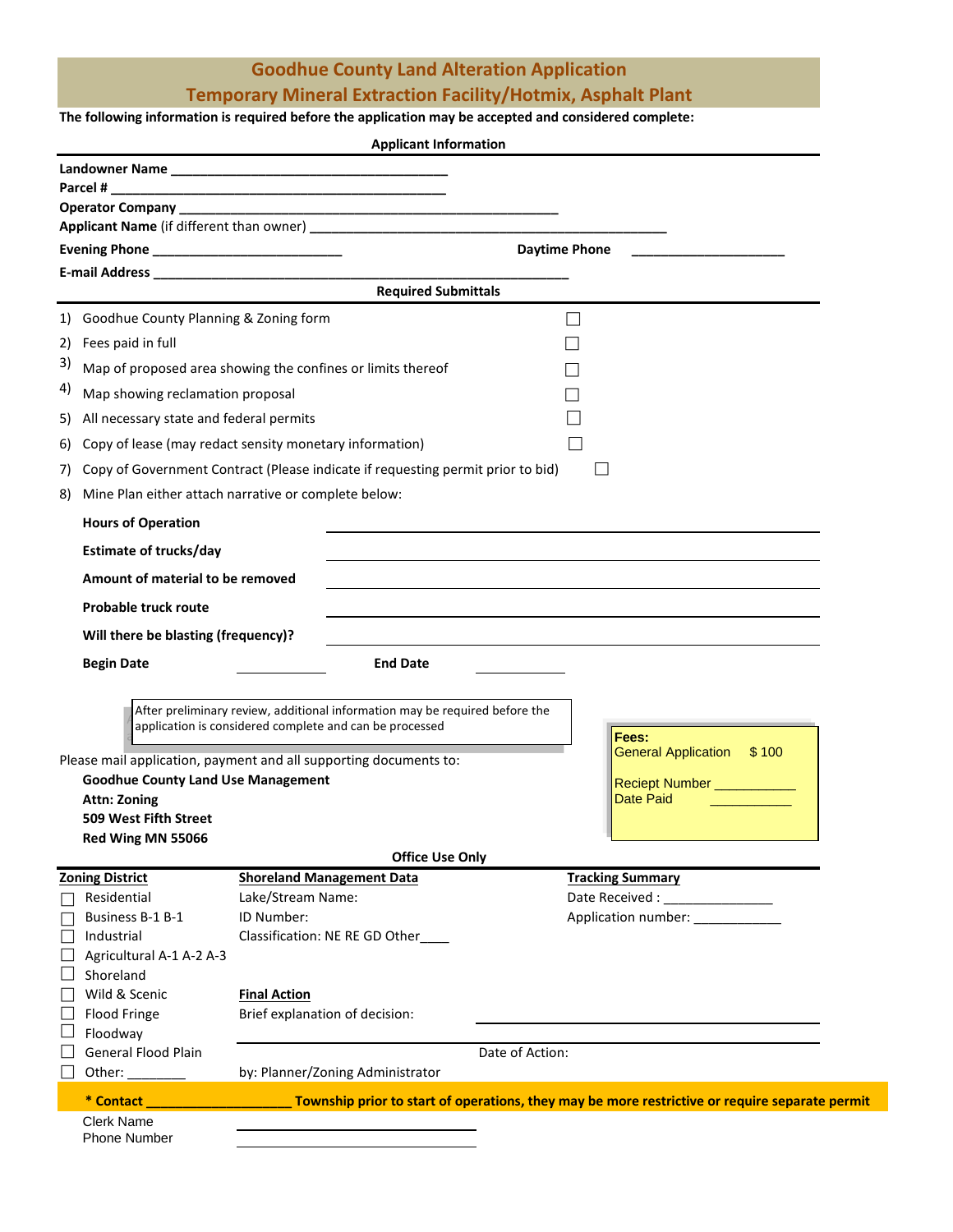

(Please Type or Print)

## **Goodhue County**

**Finance Office 509 West 5th Street Red Wing, MN 55066**

Phone: (651) 385-3032<br>Office Hours: 8:00am – 4:30 pm M-F<br>Pursuant to Minnesota Statute 298.75 Office Hours: 8:00am – 4:30 pm M-F www.co.goodhue.mn.us

# **Aggregate Removal Tax Reporting Form**

| Name of Operator                                                                                            |                                                                                                             |  |
|-------------------------------------------------------------------------------------------------------------|-------------------------------------------------------------------------------------------------------------|--|
| Address                                                                                                     |                                                                                                             |  |
| Reporting period covered by this report (check one):                                                        |                                                                                                             |  |
| January 1- March 31, 20__<br>April 1- June 30, 20__<br>July 1-September 30, 20<br>October 1-December 31, 20 | Due by April 14 <sup>th</sup><br>Due by July 14 <sup>th</sup><br>Due by October 14th<br>Due by January 14th |  |

*Failure to file the report and submit payment shall result in a penalty of \$5 for each of the first 30 days, beginning on the 15th day after the last day of each calendar quarter. A penalty of \$10 for each subsequent day shall be assessed against the operator or importer who is required to file the report. (County aggregate tax ordinance section 4.01)*

### **Schedule A**

(Please complete the following schedule. Use additional sheets if necessary and attach to this form.)

| Name or Location of pit,<br>quarry or deposit from which<br>aggregate was removed<br>(include property ID or parcel<br>number): | Owner of pit, quarry or deposit | <b>Total Cubic Yards or Tons</b><br>removed |
|---------------------------------------------------------------------------------------------------------------------------------|---------------------------------|---------------------------------------------|
|                                                                                                                                 |                                 |                                             |
|                                                                                                                                 |                                 |                                             |
|                                                                                                                                 |                                 |                                             |
|                                                                                                                                 |                                 |                                             |
|                                                                                                                                 |                                 |                                             |
|                                                                                                                                 |                                 |                                             |
|                                                                                                                                 |                                 |                                             |
|                                                                                                                                 |                                 |                                             |